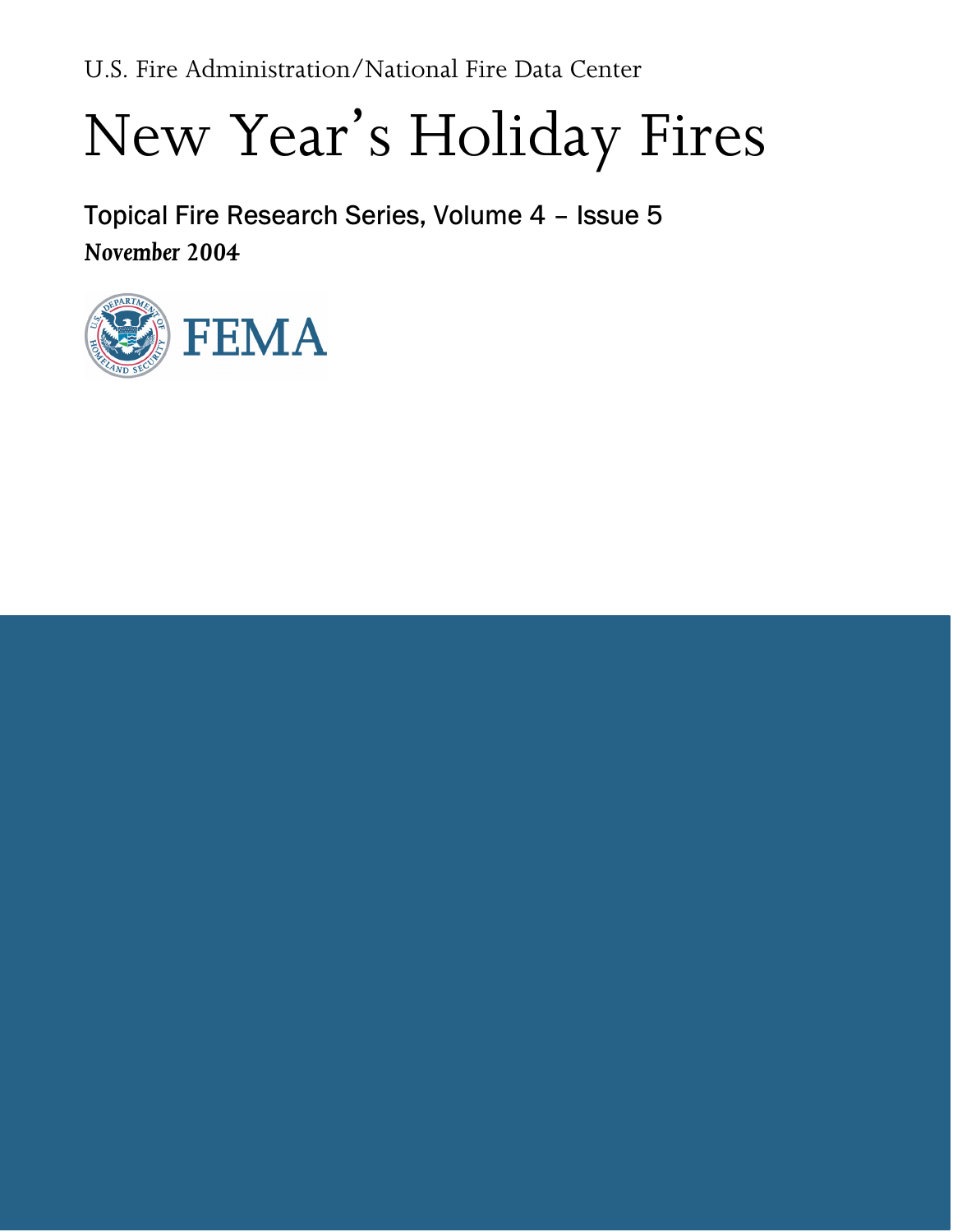# TOPICAL FIRE RESEARCH SERIES



# New Year's Holiday Fires

November 2004 Volume 4, Issue 5

#### Findings

- Based on 2001 and 2002 data, an estimated 6,400 fires occurred during an average New Year's holiday, causing 30 deaths, 93 injuries, and \$53 million in property loss.
- New Year's fires peaked between midnight and 1:00 a.m., largely due to a spike in outdoor fires after midnight.
- Nearly 28% of New Year's outdoor fires were caused by fireworks.
- Residential structure fires occurring during New Year's had a substantially higher rate of fatalities than an average winter residential structure fire, and moderately higher rates of injuries and property loss per fire.
- **D** Cooking and heating were the two leading causes of New Year's residential struc ture fires, but not substantially different from an average winter day. Outside fires caused by other heat on New Year's, however, were double those on both an annual basis and an average winter day.

This topical report examines the patterns and characteristics of fires that occurred during the 2001 and 2002 New Year's holidays,<sup>1</sup> and it compares those characteristics with average fire patterns during comparable winter days2 and annually. Approximately 6,400 fires in the United States occurred during the average New Year's holiday, claiming an estimated 30 lives, causing 93 injuries and \$53 million in property damage.<sup>3</sup> Approximately 34% of all New Year's fires occurred in residential property structures.4

#### LOSS MEASURES

Overall, New Year's fires incurred similar losses per fire as those occurring during the winter months of December and January (Figure 1, left side). The rates of fatalities and property loss were only moderately higher during the New Year's holiday than during the average winter day. Both New Year's and winter fires caused more casualties and property loss than the average annual fire during 2001 and 2002. The higher winter rates are partly due to a higher proportion of fires that normally occur in structures during the winter, which is due to an increase in indoor heating fires and a decrease in outdoor fires. Structure fires are more dangerous and costly on average than outdoor fires, and therefore drive up the average loss per fire.

New Year's residential structure fires had an average fatality rate 50% higher than winter residential structure fires on average (Figure 1, right side), and also produced a higher rate of injuries. Both New Year's and winter residential structure fires caused more fatalities than the average annual residential structure fire, with New Year's fires being more than twice as deadly. Property loss was slightly lower per fire during the New Year's period than during the winter months on average, and moderately lower than residential structure fires annually.

> U.S. Department of Homeland Security • Federal Emergency Management Agency United States Fire Administration . National Fire Data Center Emmitsburg, Maryland 21727 [http://www.usfa.fema.gov/inside−usfa/nfdc/pubs/tfrs.shtm](http://www.usfa.fema.gov/inside%E2%88%92usfa/nfdc/pubs/tfrs.shtm)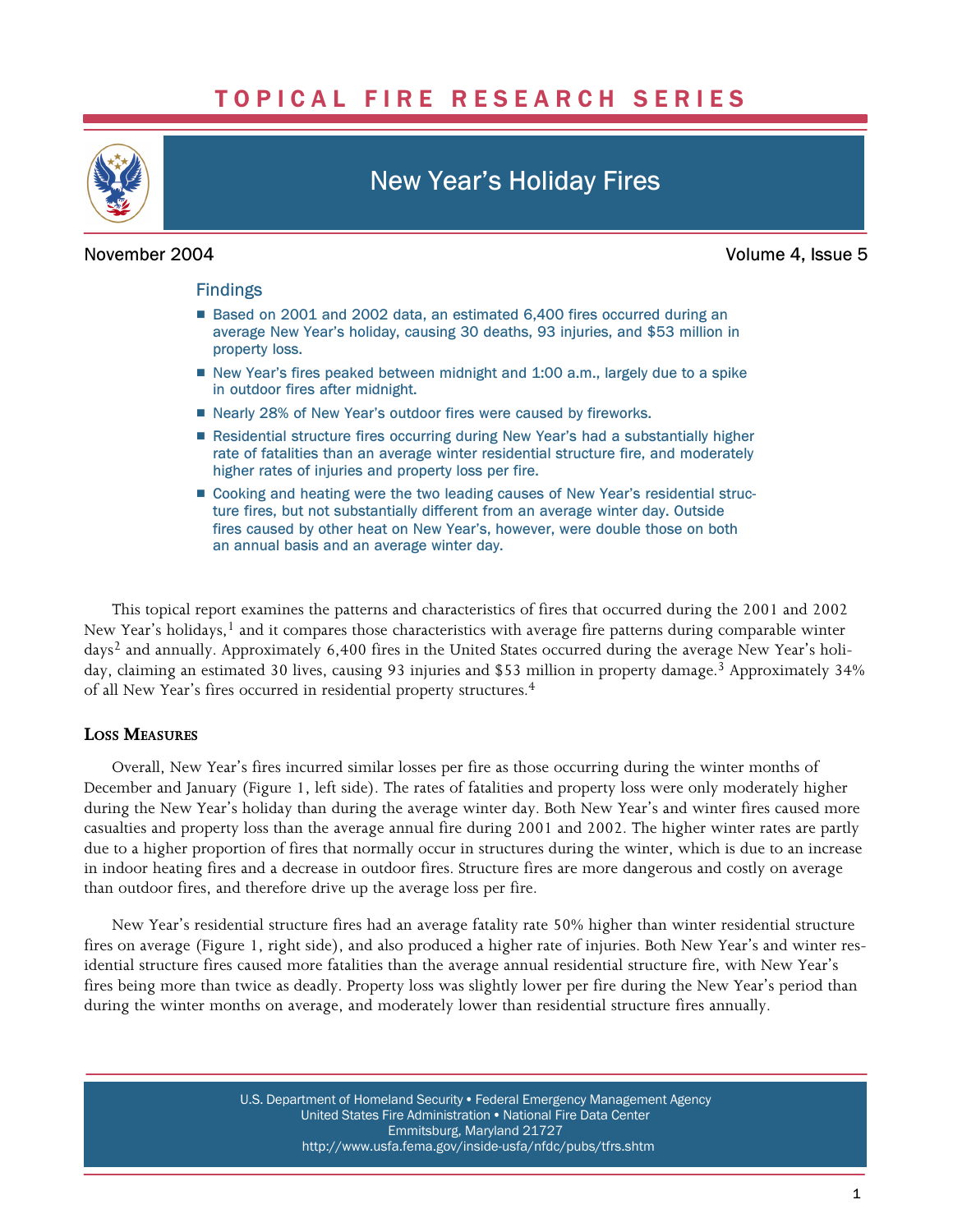|                        | FIGURE 1. LOSS MEASURES (ANNUAL AVERAGE 2001-2002) |                                    |                            |                                    |                             |                                    |                     |
|------------------------|----------------------------------------------------|------------------------------------|----------------------------|------------------------------------|-----------------------------|------------------------------------|---------------------|
| <b>All Fires</b>       |                                                    |                                    |                            | <b>Residential Structure Fires</b> |                             |                                    |                     |
| Loss Measure           | All Fires                                          | December &<br><b>January Fires</b> | New Year's<br><b>Fires</b> | Loss Measure                       | Residential<br><b>Fires</b> | December &<br><b>January Fires</b> | New Year's<br>Fires |
| \$ Loss/Fire           | \$6.245                                            | \$7,856                            | \$8.425                    | \$ Loss/Fire                       | \$13.188                    | \$12,508                           | \$12,393            |
| Fatalities/1,000 Fires | 2.5                                                | 4.3                                | 5.5                        | Fatalities/1,000 Fires             | 6.9                         | 9.8                                | 14.8                |
| Injuries/1,000 Fires   | 12.7                                               | 16.3                               | 16.4                       | Injuries/1,000 Fires               | 35.8                        | 35.7                               | 44.4                |

Source: NFIRS 5.0 only

#### WHERE FIRES OCCUR

Forty−two percent of New Year's fires occurred in structures (34% on residential property), 38% were outdoors, and 15% occurred in vehicles (Figure 2). Outdoor fires surged during the New Year's holiday compared to an average winter day (38% vs. 29%). Although there were more structure and vehicle fires during the New Year's holiday than during a comparable winter day, their proportion of all fires was lower due to the spike in outdoor fires. Both New Year's and winter fires occurred more often in structures and less often outside than annual fires, due to seasonal changes in human activity.

| FIGURE 2. WHERE NEW YEAR'S FIRES OCCUR<br>(ANNUAL AVERAGE 2001-2002) |                  |                                    |                         |  |  |  |  |
|----------------------------------------------------------------------|------------------|------------------------------------|-------------------------|--|--|--|--|
| <b>Property Type</b>                                                 | <b>All Fires</b> | December &<br><b>January Fires</b> | <b>New Year's Fires</b> |  |  |  |  |
| Structure                                                            | 34%              | 45%                                | 42%                     |  |  |  |  |
| Outside                                                              | 40%              | 29%                                | 38%                     |  |  |  |  |
| Vehicle                                                              | 20%              | 20%                                | 15%                     |  |  |  |  |
| Other                                                                | 5%               | 6%                                 | 5%                      |  |  |  |  |

Source: NFIRS 5.0 only

#### WHEN FIRES OCCUR

The profile of fire incidence from noon on December 31st to noon on January 1st is clearly different from that of a comparable winter period, as shown in Figure 3. The New Year's profile shows a clear spike in fires immediately following midnight. During a normal winter period, fires tend to peak around dinner time, which is understandable given that 35% of winter fires occurred in residential structures and the leading cause of residential structure fires is cooking.



Source: NFIRS 5.0 only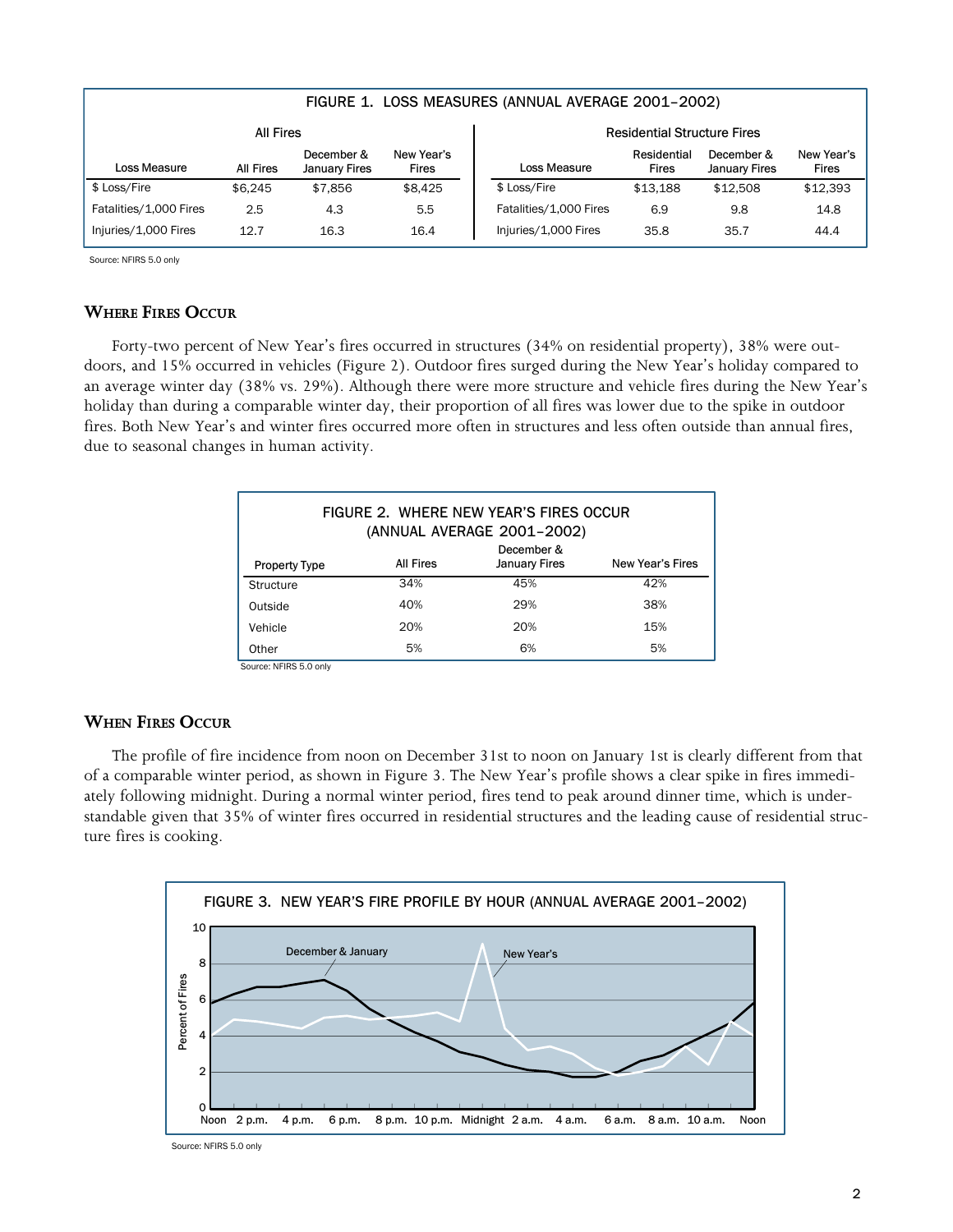Looking at the New Year's hourly fire profile by the type of fire (Figure 4), it is clear that the midnight to 1:00 a.m. spike was largely caused by outdoor fires. However, there was a higher proportion of structure fires during the midnight hour than on an average winter night, and a noticeable period of fire activity between 2:00 a.m. and 4:00 a.m., when winter structure fires would typically be near their lowest.



#### RESIDENTIAL STRUCTURE AND CONFINED FIRES

During an average winter day, residential fires tend to peak around 6 p.m., the typical period for cooking dinner, and then decrease throughout the night, as shown by the overlay curve in Figure 5.5 During New Year's, the residential structure fire profile had a similar spike in fires during dinner time, but celebratory activities and late− night cooking continued to cause fires through the night, and increased cooking and heating on New Year's Day produced the peak fire period between 9 a.m. and 10 a.m.

A large component of structure fires are those confined to the object in which they ignited. Cooking fires confined to a pan or oven and confined chimney fires caused by soot buildup were the two leading categories of confined fires during New Year's. Thirty−six percent of New Year's residential structure fires were confined cooking or chimney fires and, as Figure 5 shows, these confined fires contributed to the peak periods of residential structure fires.

#### CAUSES OF FIRE

Residential structure fires during New Year's had the same leading causes as the average winter or annual day: cooking, heating, open flame, and embers or torches (Figure 6, left side). New Year's residential fires had higher proportions of fires than the average winter day that were caused by other heat, flame, or sparks; open flame, embers, or torches; and exposure. Other heat and open flame fires include those ignited by fireworks, hot embers and ash, candles, matches, and smoking materials. Both New Year's and winter residential structure fires were caused by heating in substantially greater proportions than annual fires, and had lower proportions of cooking fires and incendiary or suspicious fires.

The cause distribution for outdoor fires shows a greater variation compared to the average winter day (Figure 6, right side). Other heat fires, which include those lit by fireworks, increased from 15% to 31% during New Year's. Children playing and incendiary or suspicious fires also increased during New Year's. Both New Year's and winter periods have lower proportions of smoking and natural fires than throughout the year, again due to seasonal patterns.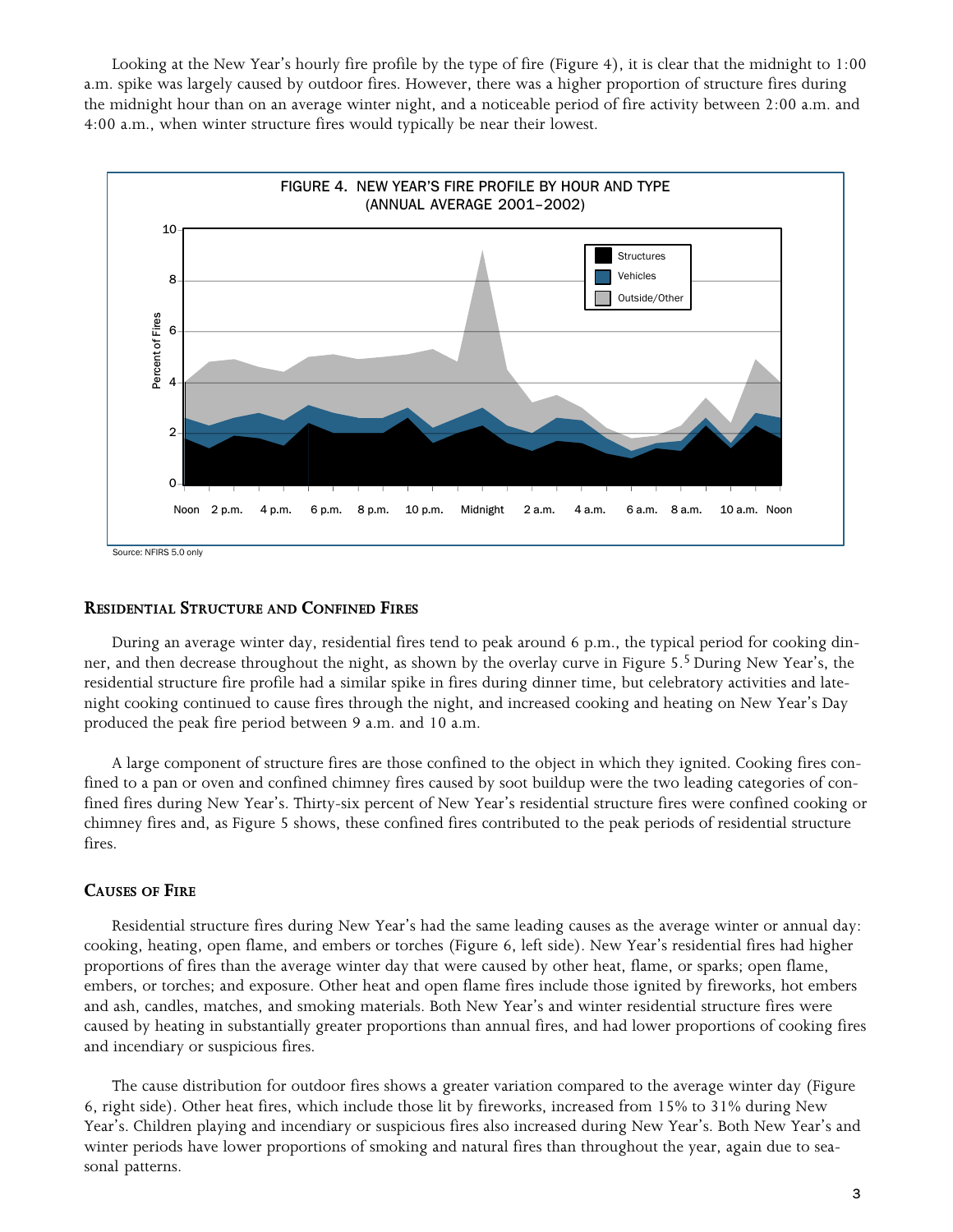



Source: NFIRS 5.0 only

### **HEAT SOURCE**

The leading heat source for both New Year's and winter residential structure fires is radiated or conducted heat from operating equipment, which includes cooking and heating equipment such as ovens and furnaces (Figure 7, left side). The second and third leading heat sources of New Year's residential structure fires are hot embers or ashes and heat from powered equipment, each of which is responsible for 11% of such fires, compared with 9% and 13%. respectively, during the average winter day.

The leading heat source for outdoor fires during New Year's and, in particular, fires during the midnight to 1:00 a.m. hour was fireworks (Figure 7, right side). Nearly 28% of outdoor New Year's fires were caused by fireworks, compared with under 4% for winter fires on average. Hot embers or ash and matches were the second and